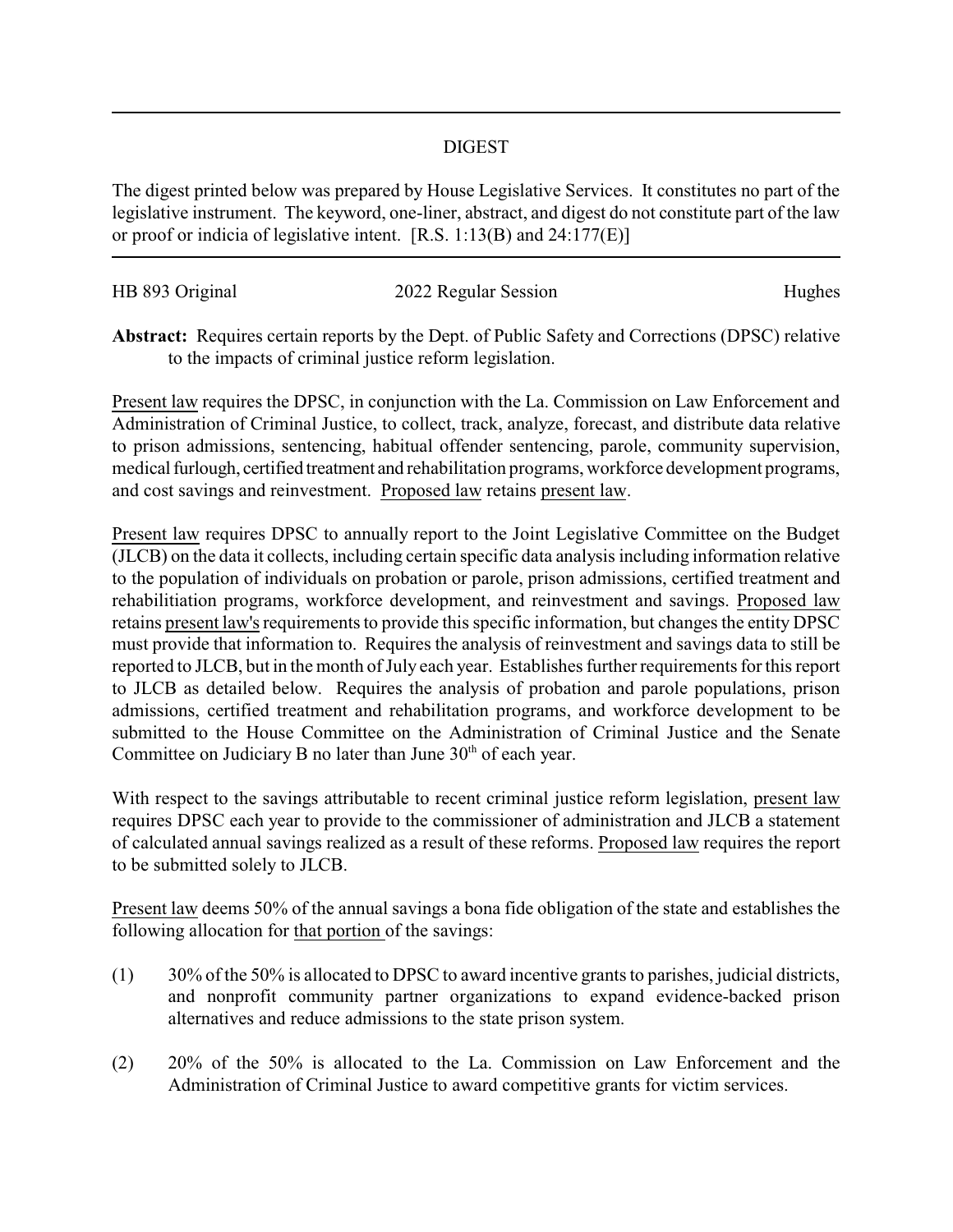(3) 50% of the 50% is allocated to DPSC for targeted investments in reentry services, community supervision, educational and vocational programming, transitional work programs, and contracts with parish jails and other local facilities that house state inmates to incentivize expansion of recidivism reduction programming and treatment services.

Present law deems an additional 20% of the total annual savings a bona fide obligation of the state and allocates the amount to DPSC for juvenile justice initiatives and programs.

Proposed law retains present law but bases the percentage on the total amount of savings instead of the bonafide amounts as follows:

- (1) 20% to DPSC for juvenile justice initiatives and programs.
- (2) 15% to DPSC to award incentive grants to parishes, judicial districts, and nonprofit community partner organizations to expand evidence-backed prison alternatives and reduce admissions to the state prison system.
- (3) 10% to the La. Commission on Law Enforcement and the Administration of Criminal Justice to award competitive grants for victim services.
- (4) 25% to DPSC for targeted investments in reentry services, community supervision, educational and vocational programming, transitional work programs, and contracts with parish jails and other local facilities that house state inmates to incentivize expansion of recidivism reduction programming and treatment services. Proposed law additionally requires DPSC to use such funds for educational and vocational programming for no less than 50% of eligible individuals each year.

Proposed law retains present law's requirement that 70% of the annual savings be deemed a bona fide obligation of the state.

As previously noted, proposed law requires DPSC to submit a report each year to JLCB regarding the savings from criminal justice reform legislation. Proposed law requires the report to contain information on all offenders in state facilities, offenders sentenced to DPSC who are in the custody of the sheriff or other local governing authority, and youth in the custody or under supervision of the Office of Juvenile Justice for each of the following topics:

- (1) The total annual savings and the calculation used to determine the savings pursuant to proposed law.
- (2) The amounts allocated pursuant to proposed law and present law and a description of how DPSC has used the funds in past fiscal years through FY 2014-2015 and how it plans to use the funds in the current fiscal year.
- (3) A comparison of the number of individuals eligible for educational and vocational programming, the number of participants in educational and vocational programming, and